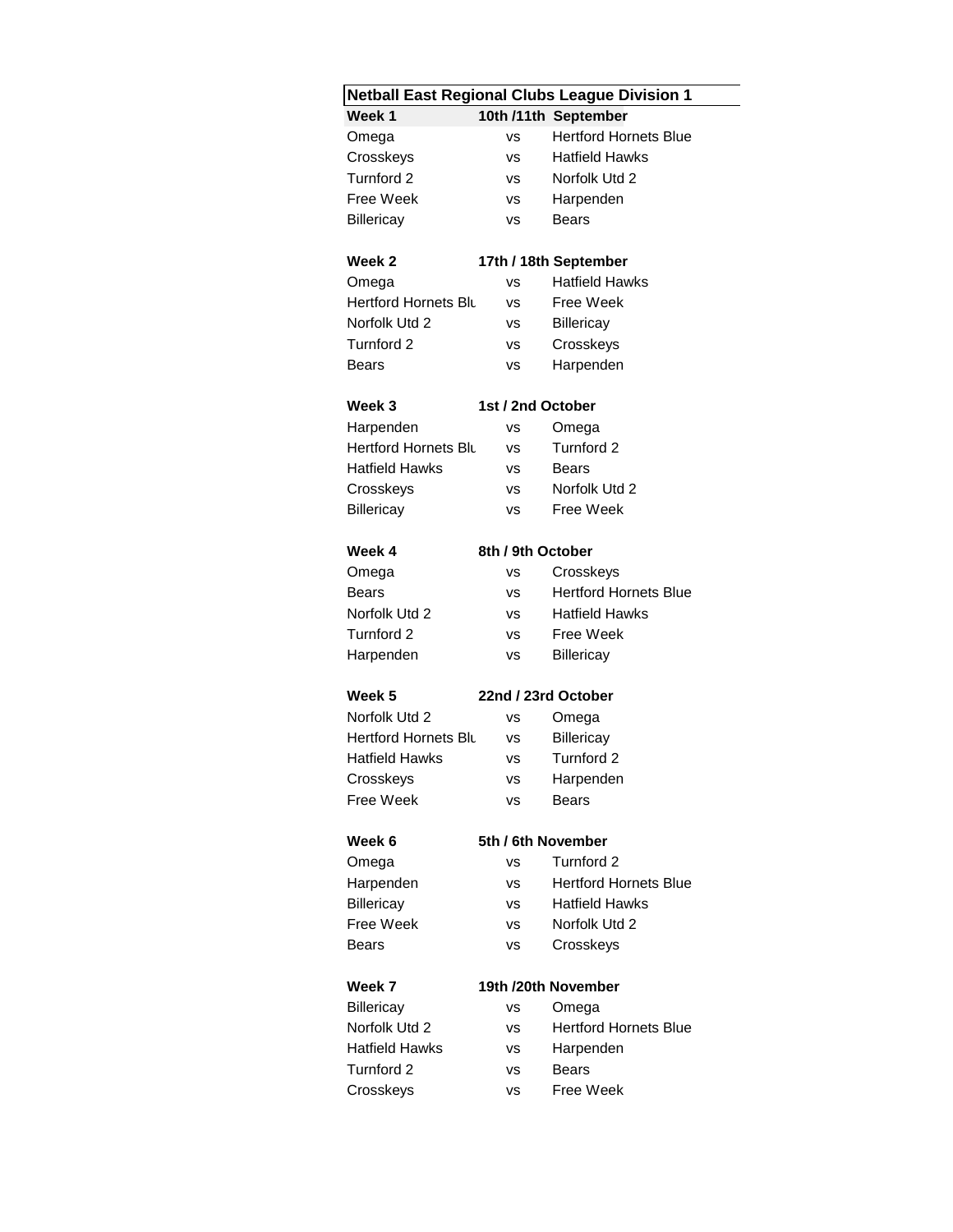| Week 8                      |                      | 26th / 27th November         |  |
|-----------------------------|----------------------|------------------------------|--|
| Bears                       | vs                   | Omega                        |  |
| <b>Hertford Hornets Blu</b> | vs                   | Crosskeys                    |  |
| Free Week                   | vs                   | Hatfield Hawks               |  |
| Harpenden                   | vs                   | Norfolk Utd 2                |  |
| Turnford 2                  | vs                   | Billericay                   |  |
|                             |                      |                              |  |
| Week 9                      | 10th / 11th December |                              |  |
| Omega                       | vs                   | Free Week                    |  |
| <b>Hatfield Hawks</b>       | <b>VS</b>            | <b>Hertford Hornets Blue</b> |  |
| Norfolk Utd 2               | vs                   | Bears                        |  |
| Harpenden                   | VS                   | Turnford 2                   |  |
| Crosskeys                   | vs                   | Billericay                   |  |
|                             |                      |                              |  |
| Reserve Dates               | 12th / 13th November |                              |  |
|                             | 3rd / 4th December   |                              |  |
|                             |                      | 18th / 19th February         |  |
|                             | 1st / 2nd April      |                              |  |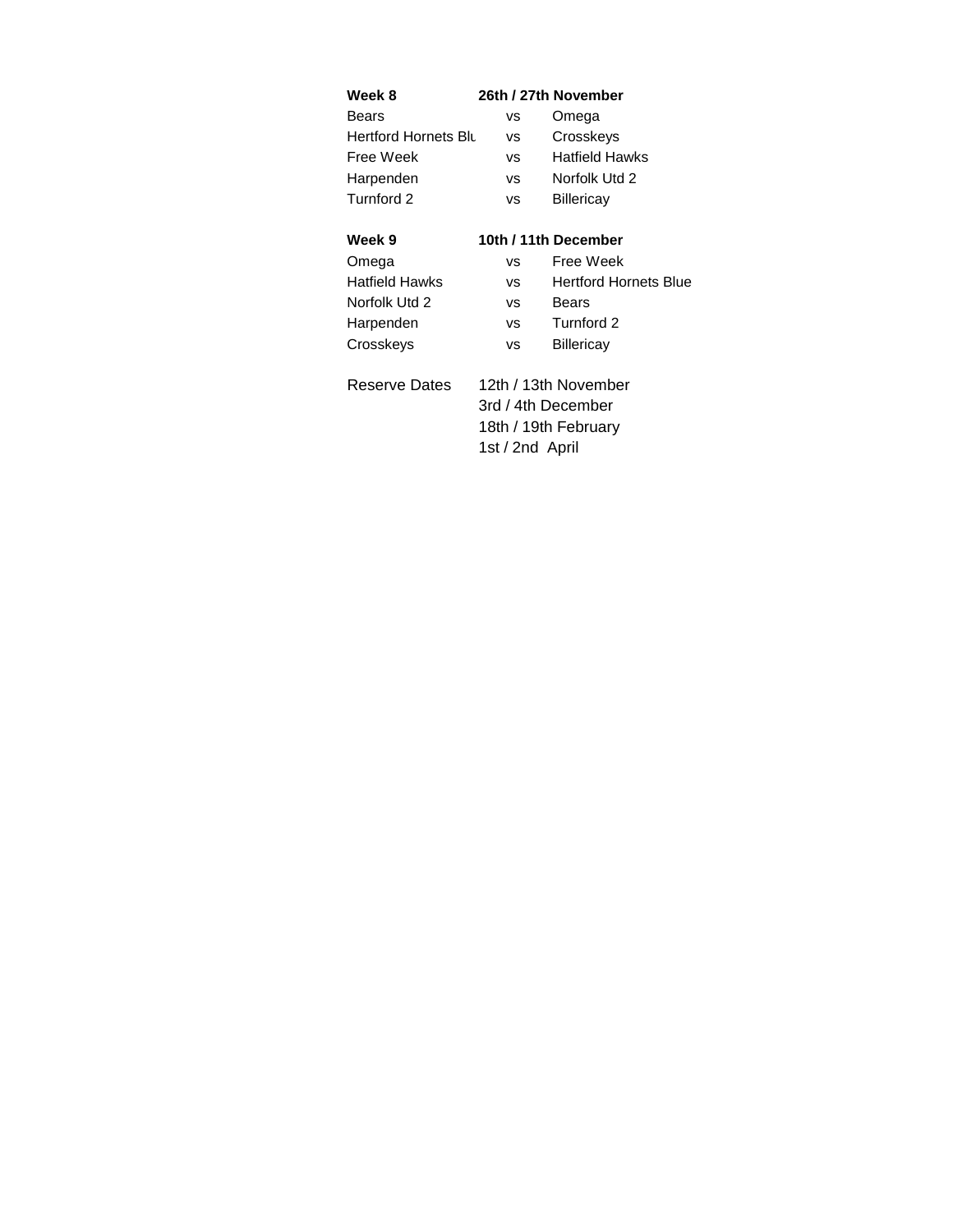| Week 10                     |                 | 7th / 8th January            |
|-----------------------------|-----------------|------------------------------|
| <b>Hertford Hornets Blu</b> | vs              | Omega                        |
| Hatfield Hawks              | vs              | Crosskeys                    |
| Norfolk Utd 2               | vs              | Turnford 2                   |
| Harpenden                   | VS              | Free Week                    |
| Bears                       | VS              | Billericay                   |
|                             |                 |                              |
| Week 11                     |                 | 14th / 15th January          |
| <b>Hatfield Hawks</b>       | vs              | Omega                        |
| Free Week                   | vs              | <b>Hertford Hornets Blue</b> |
| Billericay                  | vs              | Norfolk Utd 2                |
| Crosskeys                   | vs              | Turnford 2                   |
| Harpenden                   | VS              | Bears                        |
|                             |                 |                              |
| Week 12                     |                 | 21st / 22nd January          |
| Omega                       | vs              | Harpenden                    |
| Turnford 2                  | vs              | <b>Hertford Hornets Blue</b> |
| Bears                       | vs              | <b>Hatfield Hawks</b>        |
| Norfolk Utd 2               | vs              | Crosskeys                    |
| Free Week                   | vs              | Billericay                   |
|                             |                 |                              |
| Week 13                     |                 | 4th / 5th February           |
| Crosskeys                   | vs              | Omega                        |
| Hertford Hornets Blu        | vs              | Bears                        |
| <b>Hatfield Hawks</b>       | vs              | Norfolk Utd 2                |
| Free Week                   | vs              | Turnford 2                   |
| Billericay                  | vs              | Harpenden                    |
|                             |                 |                              |
| Week 14                     |                 | 1th / 12th February          |
| Omega                       | vs              | Norfolk Utd 2                |
| Billericay                  | vs              | <b>Hertford Hornets Blue</b> |
| Turnford 2                  | vs              | <b>Hatfield Hawks</b>        |
| Harpenden                   | VS              | Crosskeys                    |
| Bears                       | vs              | Free Week                    |
|                             |                 |                              |
| Week 15                     |                 | 25th / 26th February         |
| Turnford 2                  | vs              | Omega                        |
| <b>Hertford Hornets Blu</b> | vs              | Harpenden                    |
| <b>Hatfield Hawks</b>       | vs              | Billericay                   |
| Norfolk Utd 2               | vs              | Free Week                    |
| Crosskeys                   | vs              | Bears                        |
|                             |                 |                              |
| Week 16                     | 4th / 5th March |                              |
| Omega                       | vs              | Billericay                   |
| <b>Hertford Hornets Blu</b> | vs              | Norfolk Utd 2                |
| Harpenden                   | vs              | <b>Hatfield Hawks</b>        |
| Bears                       | VS              | Turnford 2                   |
| Free Week                   | ٧S              | Crosskeys                    |
|                             |                 |                              |

٦